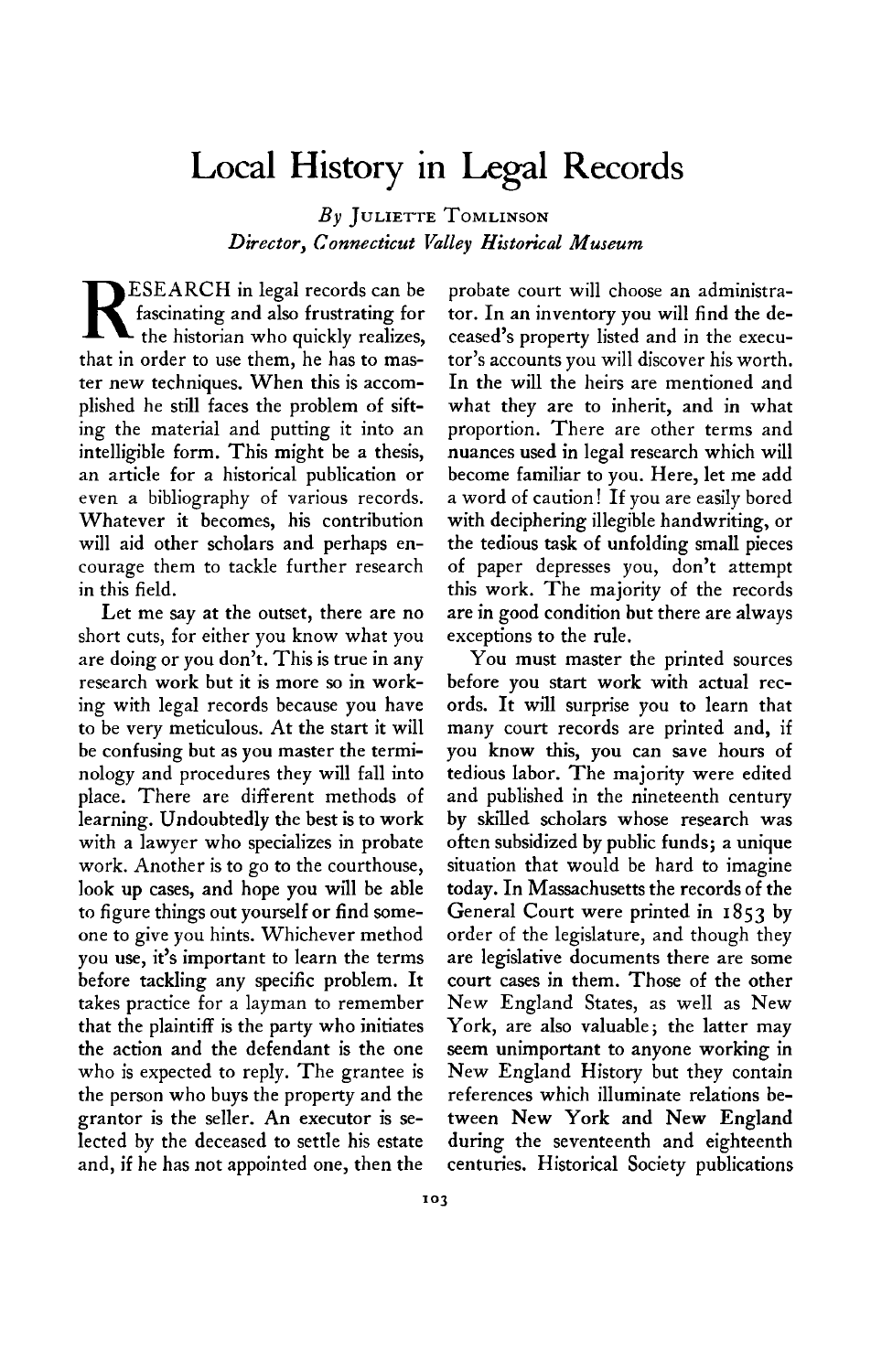**must not be neglected; often in those of small societies you will find an isolated article or digest of a court record, but**  more important are those of the Massa**chusetts Historical Society and the Colonial Society. In the latter, you will find the "Records of the Suffolk County Court 1671-1680" edited by Samuel E. Morison, with an excellent introduction on the function of the court by the late Zachariah Chaffee, Jr. The American Legal Record Series contains similar records each with an introduction by a competent legal historian. Perhaps the best way to master these is to become familiar with the Harvard Guide to American History and Early New England Court Records; the latter is a bibliography prepared by William Jeffery, Jr., and published by the Harvard Law School,** 

**To master the location of the records, several books should be consulted, but nothing takes the place of going to the courthouse and actually checking the files for the dates at which they begin and end. The best guide for Massachusetts is Carroll D. Wright's Report on the Custody and Condition of the Public Records which was printed in I 889 and is now out of print but still invaluable. Connecticut has two: The Report of the Examiner of Public Records, printed in 1904 and again in 19 I 6. These should be used with caution, for some of the material they refer to is now located in the State Library at Hartford instead of where it was when the report was published. Articles which appear in the American Historical Review, the William & Mary QuarterLy and the New England Quarterly should be checked. Many of these provide leads for further research and their book review sections should be consulted. Unless you are planning to study** 

**some piece of legislation, you will find Law Reviews too specialized, but on occasions they will have articles that might be of interest.** 

**To return to the main purpose of this discussion. The first question is, where are the records located? This isn't easy to answer for it depends on where you work. Land records in most New England states are in the Registry of Deeds and wills in the Registry of Probate. Massachusetts still follows the county system and the deeds and wills for each county are in the Registry in the county seat, generally located in a special building near the courthouse. At one period most of western Massachusetts was incorporated into Hampshire County with the court holding sessions in Springfield**  and Northampton. In 1812 the county **was divided and Hampden County created as a separate entity. Then all the deeds from 1673 to 1812 for Hampshire County were deposited in the new Registry in Springfield, and the wills for the same period remained in Northampton.**  From 1812 to date land records for **Hampden County are found in the Registry in Springfield. At the same time, deeds in certain towns which were part of Franklin County until its separation from Hampshire County in I 8 I I, were placed in the Springfield Registry, and also material relating to Somers and Suffield, now part of Connecticut. This sounds most confusing, and is, until you have mastered it. To complicate matters, the probate court has jurisdiction over wills, but through an oversight, some are found in the Superior Court files in Hampden and Hampshire Counties and also in the Supreme Judicial Court in Boston. Because of this tangle, it is wise to check each court to make sure you**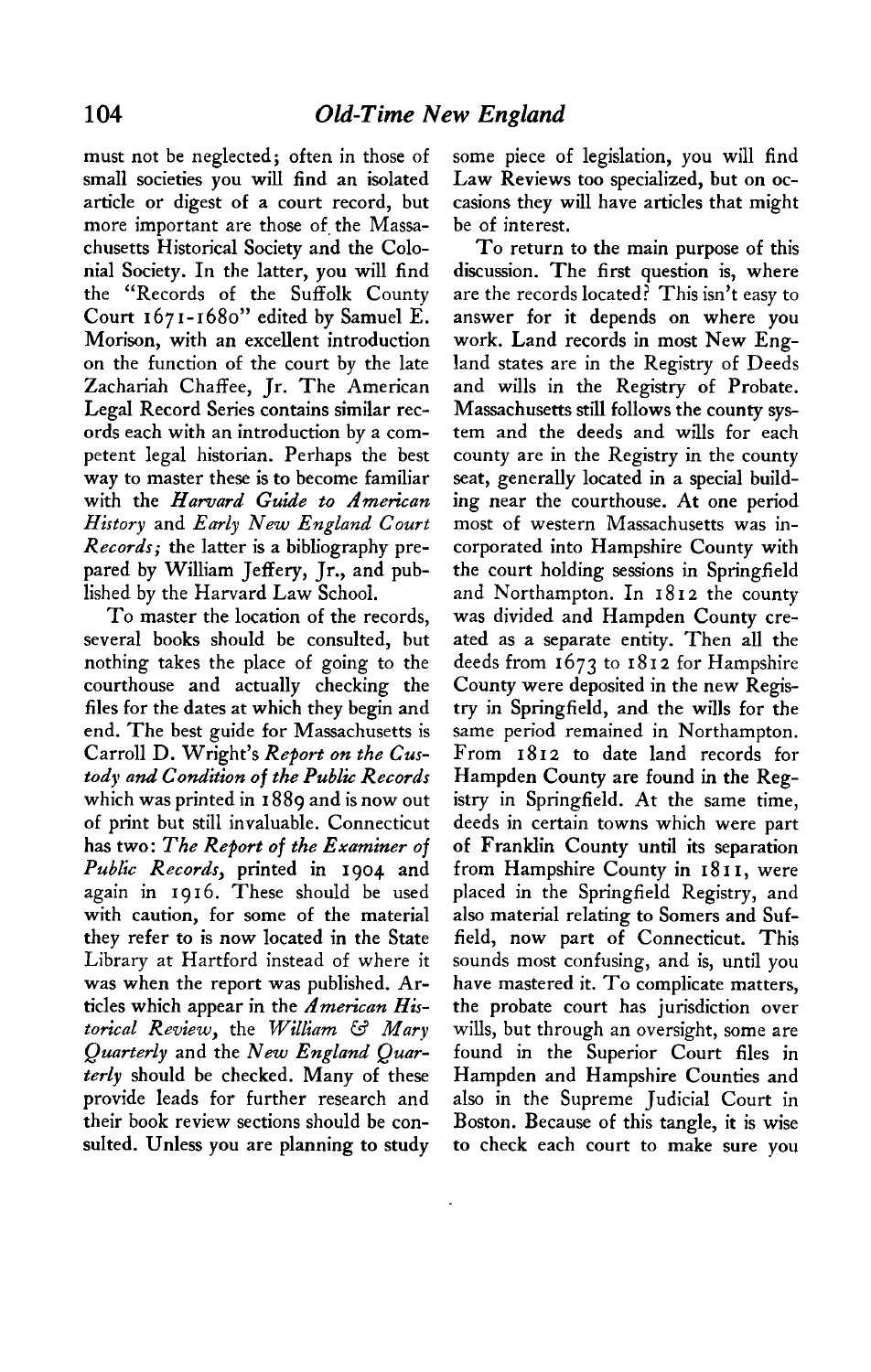**have not neglected any lead, especially if you don't find the estate probated in the county where it should be.** 

**Any scholar who assumes, once he has examined papers relative to the estate he is interested in and decides that is all there is, makes a grave error. Other documents, under different headings, will help to fill in the picture and often he will think they aren't useful. Divorce papers, adoptions and insolvencies are under the probate court's jurisdiction, also guardianships and conservator's accounts for minors and those unable to handle their own affairs. Often you will have to work backwards to gather the information on a particular case. This means investigating records in other probate courts or examining several estates before you determine if you have all the material.** 

**The most interesting case I know of, in this category, is one I worked on many years ago. The research resulted in the discovery of new material about the birthplace and background of the nineteenthcentury architect, Asher Benjamin. It was assumed for years that he came from Greenfield, Massachusetts, and what this was based on is lost. When I started to do research for what I hoped might be a biography (but as often happens other things intervened and the project was dropped) I checked probate records. In the State Library in Hartford were the guardianship papers taken out by Elishama Porter for Asher Benjamin, a minor of about seventeen years of age. It was known that Benjamin's mother married a second time and that husband's name was Porter. Still more proof was required. It came when Porter's will, probated many years later, named his stepson, Asher Benjamin of Boston, as executor of his estate. This evidence proved**  **that the Asher Benjamin baptized in Hartland, Connecticut on July 4, 1784, whose mother remarried Elishama Porter of the same town, was the distinguished American architect.** 

**During the eighteenth century the Connecticut Valley was the scene of a religious revival which had repercussions throughout the colonies. The estate of Jonathan Edwards, the leader of the movement, is in Northampton and includes a long inventory besides the will. The latter states that his three sons should receive 638 oz. of silver paid out of the estate and "a part of this as is necessary should be used for bringing them up to learning or to some trade if my executrix should think fit that they shall be so brought up." He willed some of his library to his widow but the remainder was to be given to "such of his sons brought up to learning as soon as they have taken their first degree." The inventory lists 290 books of varying sizes and 25 published books "by the owner lately deceased" as well as 536 pamphlets. There were 30 volumes of manuscripts and 1,074 manuscript sermons. It's unfortunate the titles aren't lised individually for it would be interesting to know the type of literature Jonathan Edwards was interested in. His real estate consisted of land in Stockbridge and was valued at over f540, and he had a silver tankard, can, porringer, dish and server, plus, the usual assortment of pewter dishes, tea cups, plates and candlesticks. Though he was not as wealthy as Solomon Stoddard, whose estate was valued well over X1,500, Edwards did not lack for the necessities of life.** 

**Two other estates of prominent men in the Connecticut Valley are those of John Pynchon, Sr., and Edward Tay-**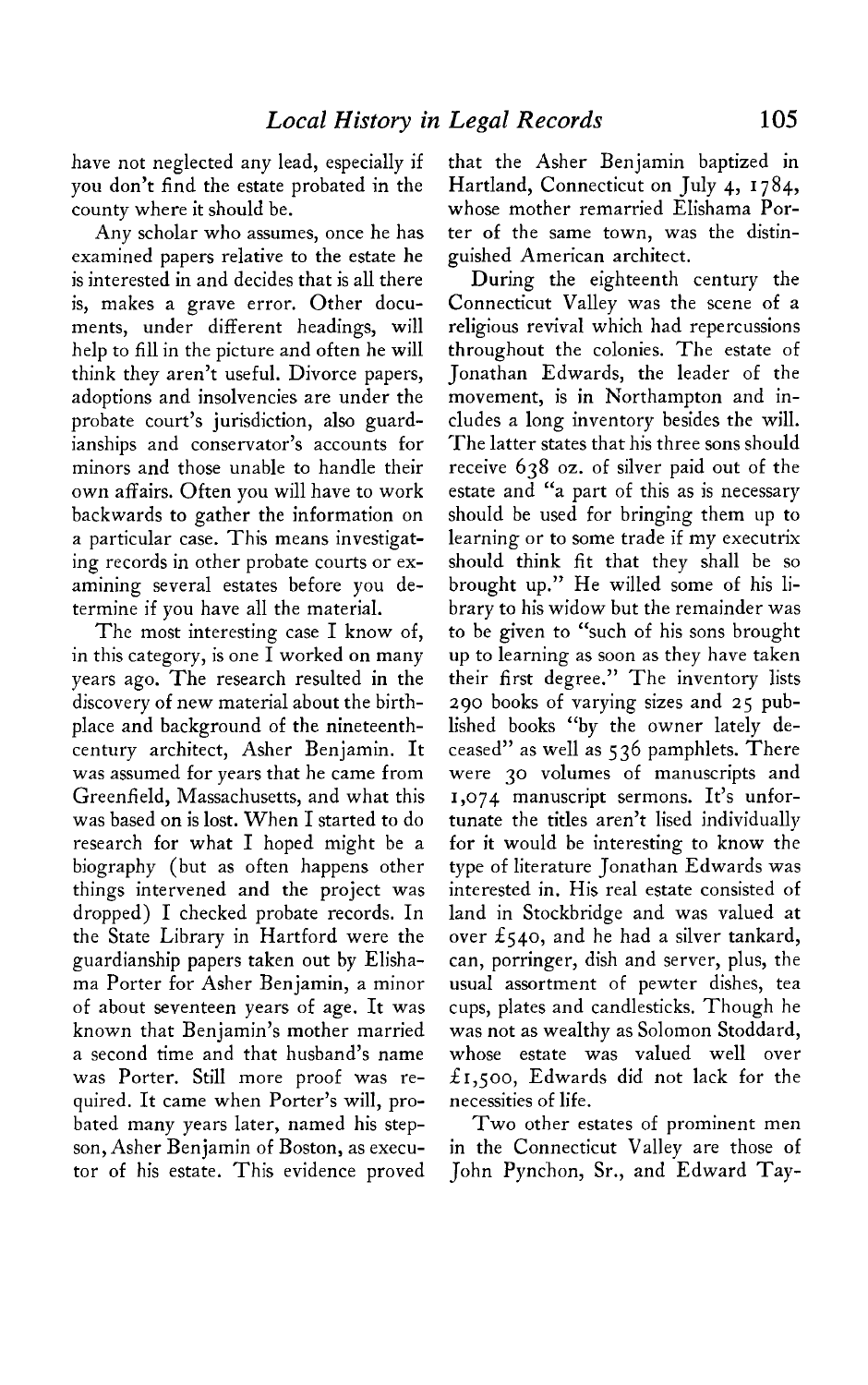**lor. One, the son of Springfield's founder, William Pynchon, and the other a leading minister in Westfield; both lived in the Valley during the seventeenth century. In Taylor's estate his library is inventoried by volume, and contained such diverse publications as Walter Raleigh's History, a treatise of surgery, Culpepper% London Dispensary and a book on Public Oratory. There were some theological works as befitted a man of God. Pynchon's inventory reflects his wealth and standard of living which was commensurate with his position in the community. He had a "Trooping scarf with Gold lace, a pair of gloves with silver lace" and he arrayed himself in a "light coloured doublet with gold twist and sad coloured britiches." He must have presented a splendid figure in this attire. His personal plate included 2 silver tankards, I silver-footed bowl, 2**  salt cellars and **I** porringer. There were **the usual household furnishings and when he died, in 1702, his whole estate came to over f 8,000 with the majority of assets in land holdings. Though probate records help to reconstruct how a man or woman lived, they only give us one part of the picture. If the deceased was well known, then diaries, letters and business records, if they survive, will help to fill in the gaps. Those who didn't make a will, whose assets were too small, or who became famous after their death present a tantalizing problem. If Emily Dickinson had left a will, which she didn't, it would undoubtedly be used as a springboard for endless discussions and new interpretations of her poetry. The fact that she neglected to do so is our loss.** 

**There are many questions we can ask as we examine probate records. Sometimes the answers are easier to find than expected. How is the economic development of a community shown during a** 

**certain period? Is its growth reflected in the estates of prominent manufacturers? How did they distribute their fortunes? Did they found educational institutions, as did Sophia Smith and Samuel Williston, or establish a charitable trust, which still functions today, as did Oliver Smith? Were their securities in local companies or did they put capital into ventures in other parts of the country? It has been suggested that it would be an interesting project to scrutinize inventories for a given period to see what type of silver is found. This would give an inkling of how much plate was privately owned in the colonies. Other ideas will, I'm sure, occur as you mull these suggestions over, but we have to turn our attention elsewhere and discuss the most complex and least understood of legal records, land transactions.** 

**-Recording land is an American practice, for it was not officially done in England. There is a strong influence in our present system that may be traced to the English custom of recording conveyances in special books, but the practice belongs to the New World. In 1634 Massachusetts passed a law which established Registries of Deeds as we know them today. This makes it easy to work with land records in this state, for they are filed in the Registry in each county. There are exceptions but those are few.** 

**The historian using land records faces the same problems he did in using probate records. Terms will be new, but by now it's assumed he is familiar enough with legal terminology to master them. It's a good idea to devise a form which can be mimeographed and used to record the pertinent facts. It should include the registry where the deed is recorded, volume, page, date and a space for a description of the property with any restrictions on it such as mortgages, liens or encumbrances.**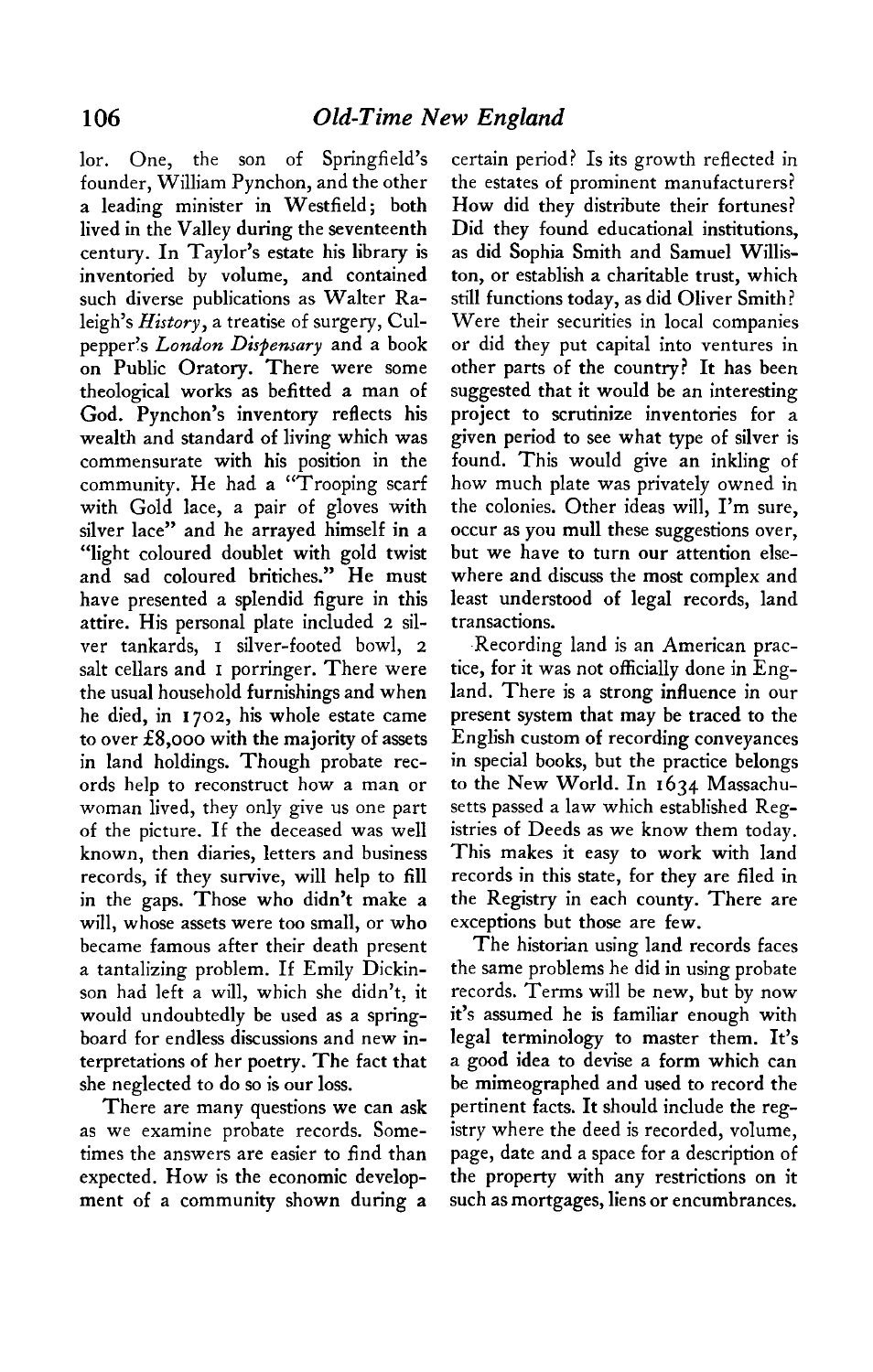Savah Durker agod 34. yours attofacto that not Glober of was in how house them hathorday all will furnist & fitted for his, one of them having gliling & offery curtains in grains with a Door gills fring on the ballance & a Small or on if Curtonicos, and a corrolatt Sulable to it, made of Rod Ross, & land wish a gross last, round of fires. & a Down y' suble, all yo applicated to yt God and out landiff quilt, also to another a blue forty Sichtory with & + fly. quatains & tolerances lards, esfinge and the a form of the state of the County of the found Juneral field: The allendames of patter of all in the fourth of the fourth of the fourth of the fourth of the fourth of the fourth of the fourth of the fourth of the fourth of the fourth of the fourth of the fourth of the Gouts on it. 6 fluor frontfor platol: affe than 64 I cornolit and Dugs only remplant to firming for many beds. Attofield in sound by Barrah Busknam 1. 121 56. Juman Danforth Boomson,

**DEPOSITION OF SARAH BUCKNAM, APRIL 2, 1656, MIDDLESEX COUNTY COURT FILES, EAST CAMBRIDGE, MASSACHUSETTS. CHARACTERISTIC COURT HANDWRITING OF THE SEVENTEENTH CENTURY**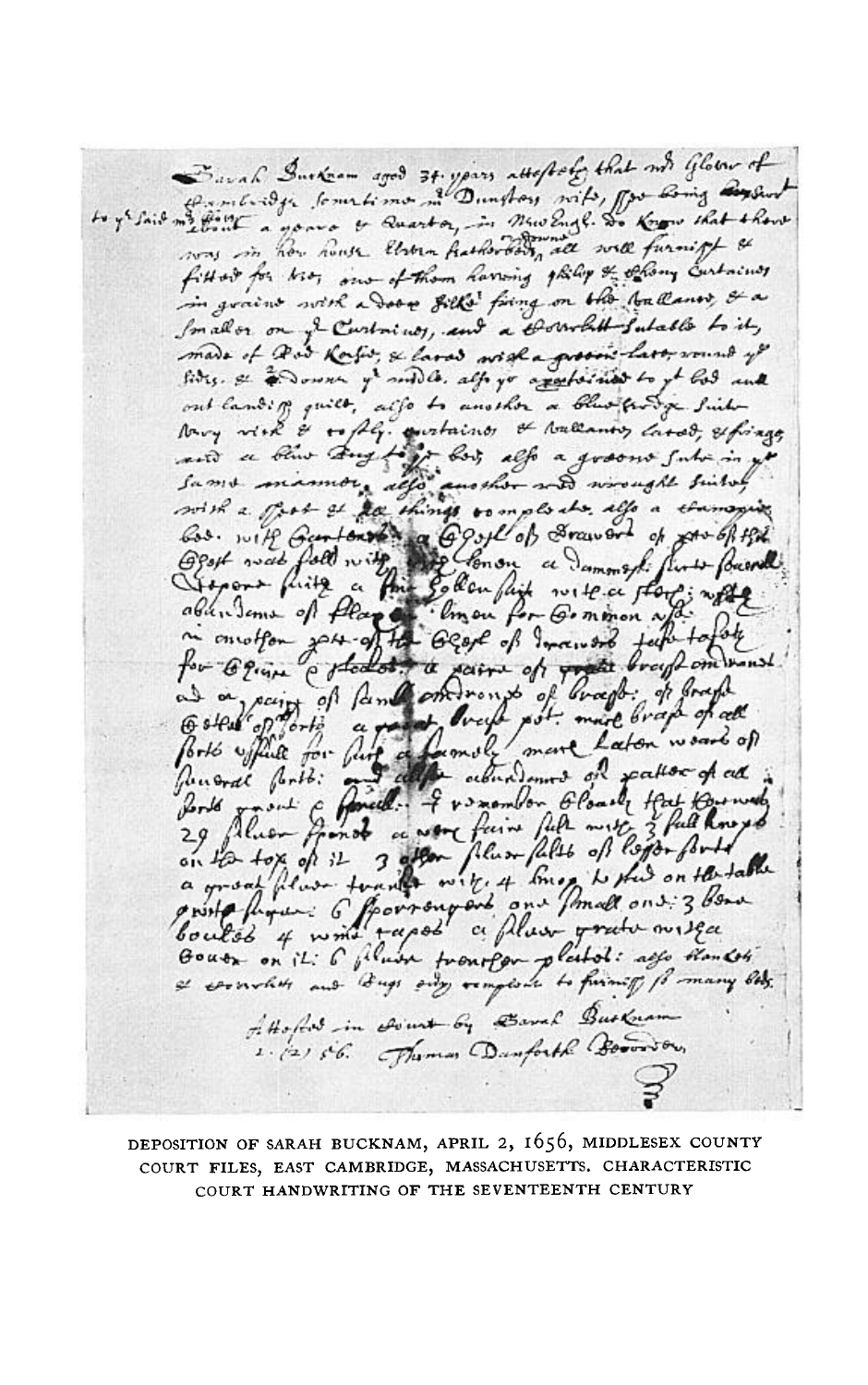**The buildings' descriptions and their locations with the number of acres involved. The price is important and the type of currency used when land was bought or sold. An important item on the form should be the mention of other tracts incorporated in the property with references in previous deeds. In essence, the form is simple to create and is something you will find useful in your research which can be modified if you wish.** 

**What will you find in land records? There is no simple answer as it depends on what you are looking for. In the seventeenth century you should be prepared for descriptions which are hard to follow with none of the colorful language used in wills. Unless you are fascinated by boundaries or have a knowledge of surveying techniques you will be lost if you try to reconstruct property lines. How far could one go in discovering William Pynchon's millsite from the deed of 165 I. The description states it is "to say 17 acres more or less of upland lying about the mill, 20 rod in breadth northward from the mill river abbutting against the great river at one end from thence running eastward up by the mill river. Also ten acres more or less of meadowland in the neck over the great river lying at the mouth of the Agawam River bounded by said river on the south and by John Lumbard on the north." If you tried to reconstruct these facts today you would be involved with part of Route 91 and several shopping centers. Rivers have a habit of changing their courses and the Connecticut is no exception. Trees, stumps and rocks referred to as being in specific places 300 years ago have disappeared, and it can be a shattering experience to attempt to find them. Remember, the historian is not expected to be a title examiner. That func-** **tion should be left to the experts, and if you want an accurate survey then hire one and prepare for a shock when you get his bill. Your aim is to discover as much as possible about buildings on a piece of property, if you can. The judicious use of deeds often helps to demolish legends which have grown up around the erection of well-known buildings. A good example of this is found in a booklet, published several years ago, on the D. B. Wesson house in Springfield, known to most people as the Colony Club, which burned several years ago. Different stories placed the cost of the land as astronomical; the amount mentioned was absurd when compared with the total spent on construction in the entire city during the same period. An examination of the deeds to the property determined that Mr. Wesson bought it in 1889 for \$35,000, a smaller figure than expected. The disappointment was not as great however, to some members as when they learned the building which was thought to have cost over \$ I ,ooo,ooo was built for \$225,000.** 

**One value of land records for research was in the fact that you can often identify people's occupations; often they are referred to as a carpenter, blacksmith, yeoman or gentleman, which helps to place them in their niche in the community. It is important for anyone studying the growth of a city to use them, and by following the holdings of certain landowners the development of different sections is noted. Springfield is a good example. Here is a city which in the nineteenth century was a small town, but grew quickly after the Civil War, a process which lasted well into the first quarter of this century. If you look at certain sections of it and examine the land transactions you will learn a good**